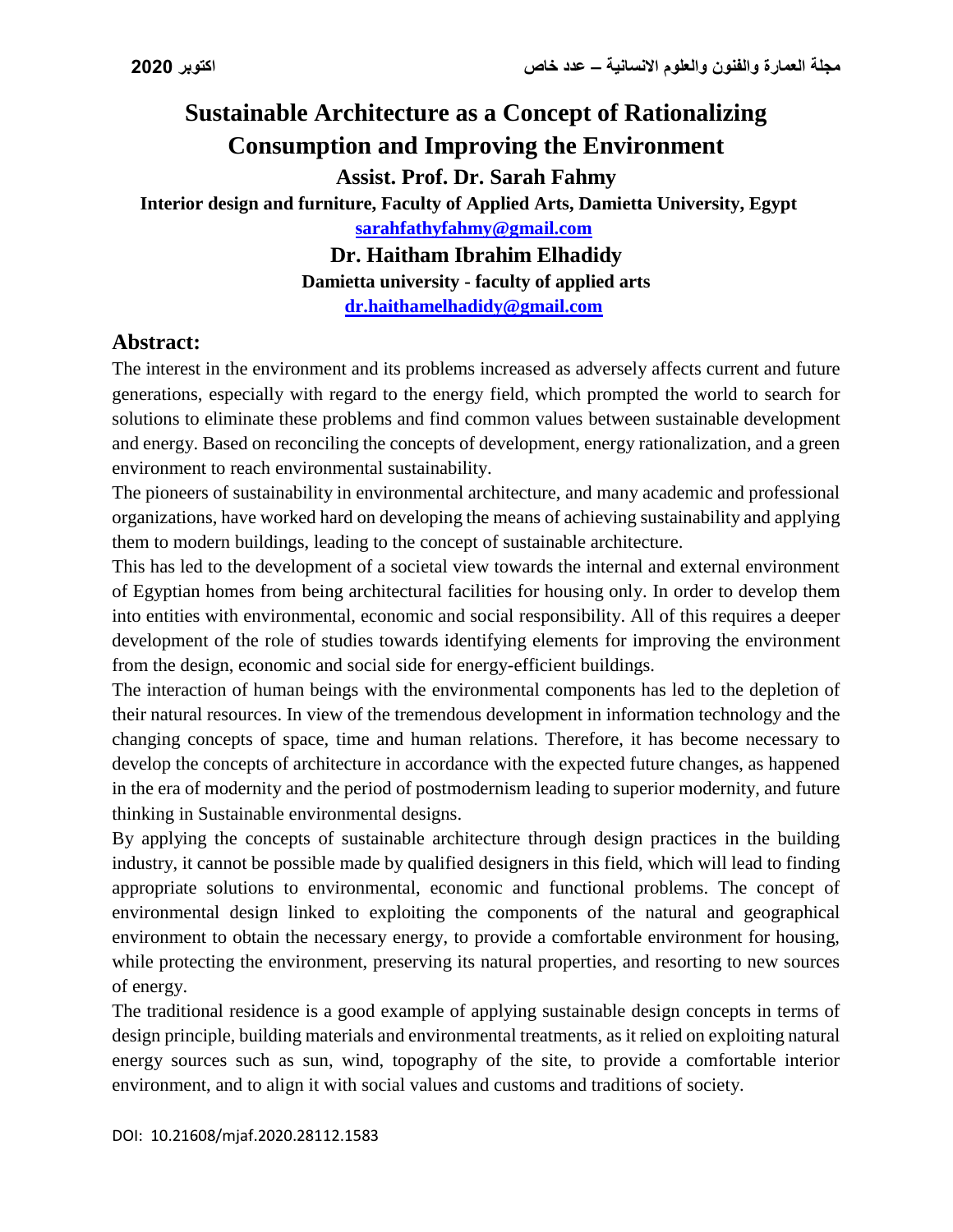# **Key words.**

Sustainable Architecture, building architecture, rationalization of consumption, environmental improvement, Household products.

# **Research problem**

The spread of urban societies in Egypt has led to a boom in modern architecture due to the availability of capital flows. However, there are limited studies on buildings that support the idea of rationalizing consumption, and improving the environment. In order to achieve harmony between the positive aspects of modern buildings and the natural, social, and heritage environment, in terms of form and composition Structural structure and Ecosystems.

# **Research importance**

The importance of this study lies in determining the elements and vocabulary of improving the environment from the design, economic and social side of energy-saving buildings as an environmental trend towards developing the scope of smart architecture in Egypt to support rationalization of consumption and improve the quality of environmental services, and uphold the values of social responsibility of designers.

# **Research objective.**

The research aims to study the concepts of sustainability and its relationship to environmental culture and ways to benefit from it in improving the characteristics and standards of Egyptian homes economically, climatically, socially and culturally as a principle to rationalize consumption and improve the environment to support the application of environmental accounting in urban communities.

# **Assumption of research**

The research assumes that by specifying the standards and specifications supporting the architecture of energy-saving buildings. In order to rationalize consumption and improve the environment through reliance on natural energy sources, and by applying modern sustainable intellectual trends in architecture. The architecture creates its own energy by achieving integration between technologies, materials and construction processes in building designs to reduce the use of energy and a sustainable urban environment.

# 1- **Previous studies**

# **2- Main themes of sustainability**

Through previous studies, there are three main dimensions of sustainable development, interconnected and intertwined in the context of an interaction characterized by exact and rationalization of resources. (ElTahan: 2014), (Tunisi: 2017).

However, the researchers added extra dimensions as a main support to the main dimensions of sustainability. Those dimensions are the economic dimension, the social dimension and the environmental dimension.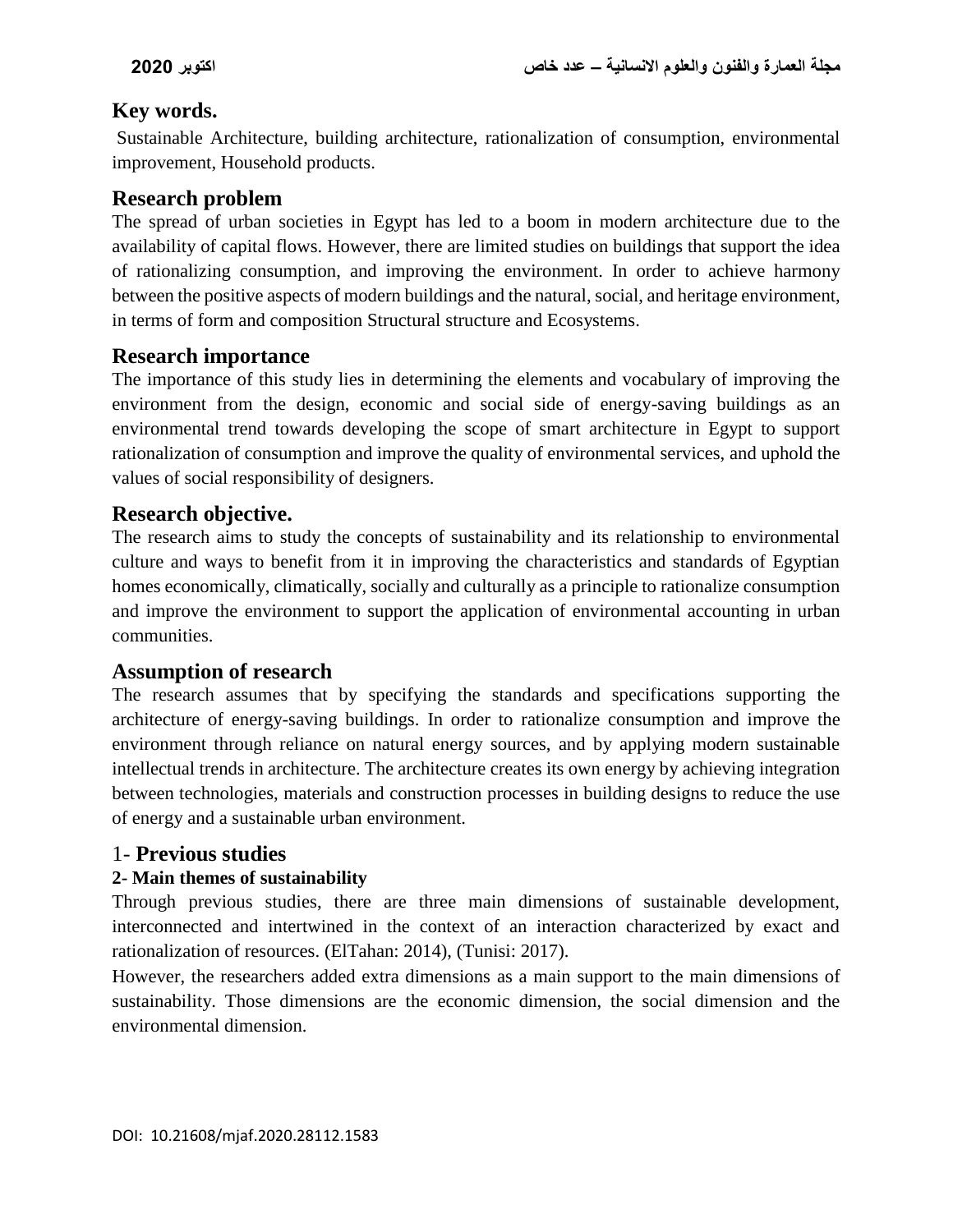# **3- Requirements to rationalize consumption and improve the environment**

# **3-1- The living requirements inside the house**

The beginnings of adopting the concept of sustainability in the urban sector are not different from the beginnings that led to the emergence and adoption of the concept of sustainable development with its interrelated environmental, economic and social dimensions. The world has begun to recognize the link between economic and environmental development. Specialists have confined traditional forms of economic development in order to over the exploitation of natural resources, and create great pressure on the environment with its harmful pollutants and residues.

- 3/1/1- Living space.
- **↓** Ventilation.
- $\overline{\phantom{a}}$  Lighting.
- $\overline{\phantom{a}}$  Air conditioning.
- $\pm$  Thermal comfort.
- **Exercise** Noise control.
- **Energy management.**
- 3/1/2- Housing dynamics.
- 3/1/3- Multi-purpose furniture.
- 3/1/4 Household products.

#### **3-2- Life requirements around the house.**

- 3/2/1 The Eco mimicry.
- 3/2/2 Cradle to cradle strategy.
- 3/2/3- Design for the environment.
- 3/2/4 -Design for disassembly.
- 3/2/5- Products Life Cycle.
- 3/2/6 -The environmental impact.
- 3/2/7 -Design for recycling.
- 3/2/8 Designing for reuse, recycling.
- 3/2/9 Energy saving, using renewable energies.
- 3/2/10 Biological fermenters.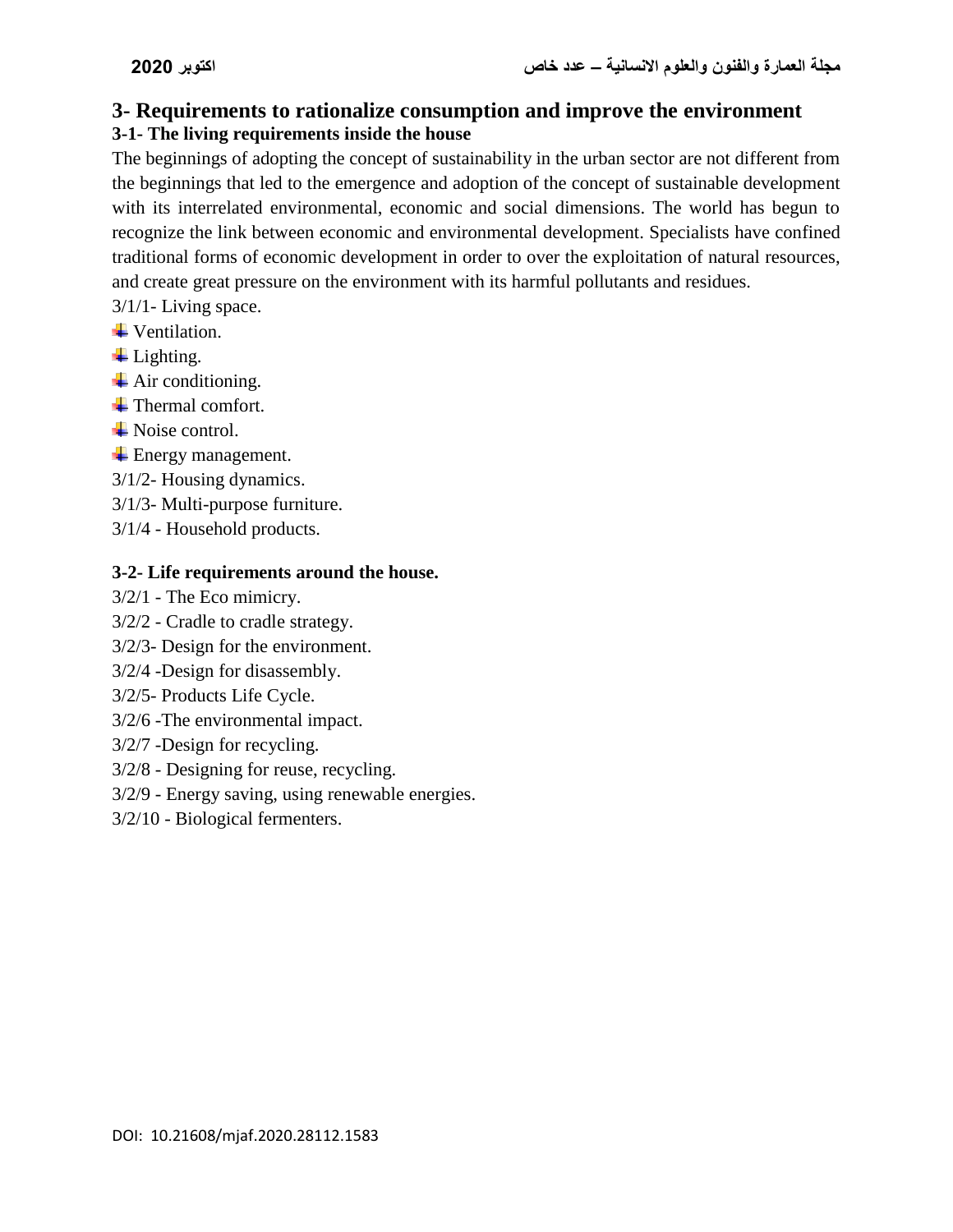

**Figure: Clarifies the requirements of rationalizing consumption and improving the environment. Source: researchers**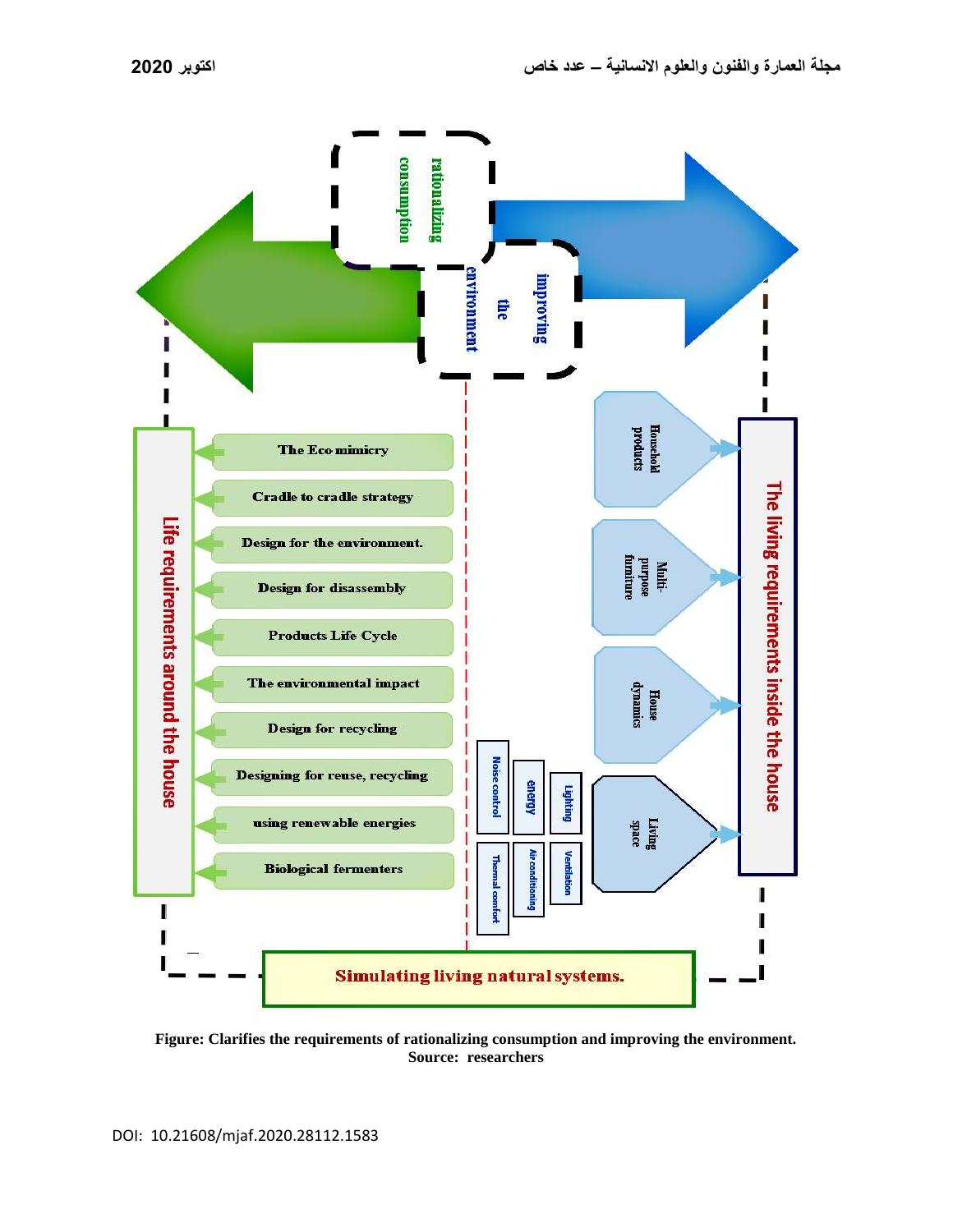#### **3/3- Simulating living natural systems.**

It is a process of imitating or simulating nature known as biomimetic (designs inspired by biology). In order to inspire multiple solutions to the needs of successive generations that involve finding solutions to design problems. (Ali: 2012).

Nature is considered the first source and mentor from which the designer draws through the times innovative design solutions of symbols, elements and vocabulary in light of what nature possesses resources characterized by diversity, balance and symmetry with its formations, color combinations, etc.

The following figure shows a picture of an integrated environmental system that takes into consideration all desired environmental requirements, for the shape and function of the house required for environmental use. Also takes into account the rationalization of energy using solar energy, in addition to the use of various natural materials that can be recycled in the future, which do not cause any damage to the environment.



**Figure: Shows a picture of a house that takes into consideration all the environmental aspects required to achieve rationalization in consumption and improve environmental quality. Source: internet website** 

# **4- Results, Recommendations and References**

#### **4/1- Results.**

The search results are as follows:

 The environmental design supports the exploitation of the components of the natural and geographical environment to obtain the energy necessary to rationalize consumption, and provide housing facilities that support the improvement of the environment in terms of design, social, environmental and economic aspects.

• The traditional dwelling is a good example for applying the concepts of sustainable design in terms of design principle, building materials and environmental treatments, and the exploitation of natural energy sources such as sun, wind, topography of the site, in order to provide a good environment compatible with the social values of society.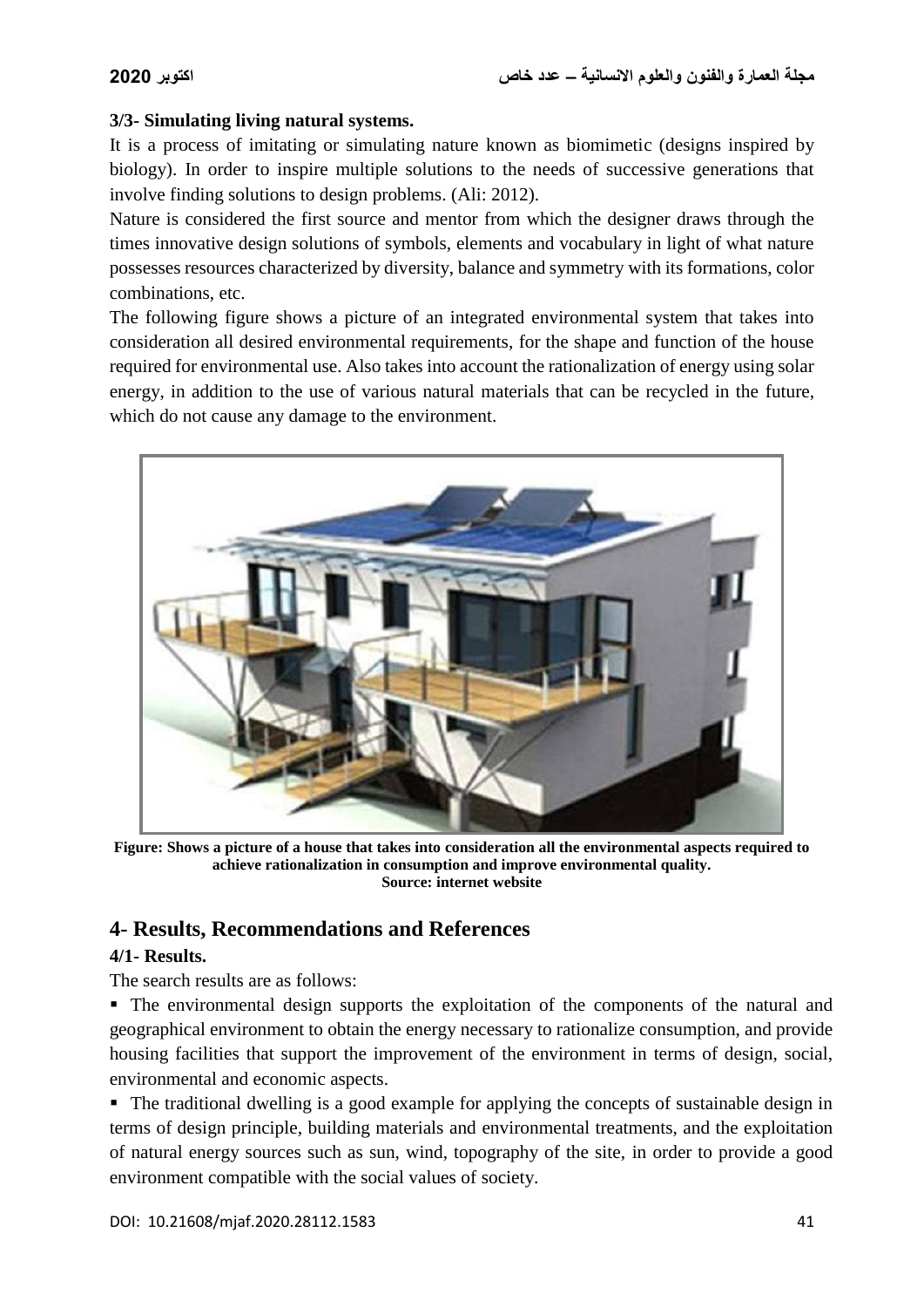The research seeks an integrated picture of an environmental building. So that it works as an integrated system that takes into consideration all the desired environmental, economic and social requirements, and supports the rationalization of energy consumption and the improvement of the environment using various natural raw materials that can be recycled in the future to reduce the environmental harm.

## **4/2- Recommendations.**

The research recommends the following:

• The Egyptian government needs to adopt sustainable future thought in the urban expansion in new cities, that the state supports expansion in its establishment, which works to rationalize consumption and improve the environment to support the Egyptian economy.

 The need to expand the study of structural and structural systems in nature as well as the behavior of natural organisms as a primary source of information for inspiration so that it can be employed in both the field of environmental design and the field of industrial design.

 Activating the role of the industrial designer and the interior designer in the direction towards a sustainable environment to reduce the harmful environmental impact on the natural environment to achieve comprehensive quality in environmental, economic and social trends.

### **4/3- References**

#### **4/3/1- Arabic references.**

**1- Ahmed, Sayed Abdo (dr.), and others** (2018), "Design for recycling as an environmental requirement in product design", Journal of Architecture, Arts and Humanities, Cairo, Volume III, Eleventh Issue, Part Two, pages ( 708-742).

**2- El-Hadidy, Haitham Ibrahim, El-Gohary, Mohamed Murtada, Shawky, Alamir Ahmed** (2019): "The courses of the faculty of applied arts and its relation to the idea of entrepreneurship as an entrance to entrepreneurial university, case study in the departments of (Industrial Design - Ceramics - Interior Design)" Arts and Humanities, Volume V, Number Twenty, pages 635- 653.

**3- Al-Helou, Majed Ragheb** (2002): "Environmental Protection Law in the Light of Sharia", Ma'arif Foundation, Alexandria, p. 31.

**4- Al-Rifi, Aida Ismail** (1999): "The Role of the Designer in Achieving Product Quality", Journal of Science and Arts, Studies and Research, Volume 11, No. 3, Helwan University, Cairo, pp. 99-110.

**5-Al-Zubaidi, Maha Sabah-Shaheen, Bahjat Rashad** (2008): "Principles of Sustainability in Traditional Architecture according to Islamic Perspective", Architecture, College of Engineering, University of Baghdad, Iraqi Journal of Architecture, Vol. 4, p. 12-13, pp. 74-91. **6- Al-Tahhan, Lawrence** (2014): "Applying green architecture standards to existing buildings from 1950 to 1970", case study (Baghdad Street), Damascus University, Faculty of Architecture, Department of Building and Implementation Sciences, Syria.

**7- Tunisian, Amna - Bornnan, Ibrahim** (2017): "The role of environmental culture in supporting the application of environmental accounting in light of the requirements of sustainable development", (the case of the Sonatrach company), Journal of Studies and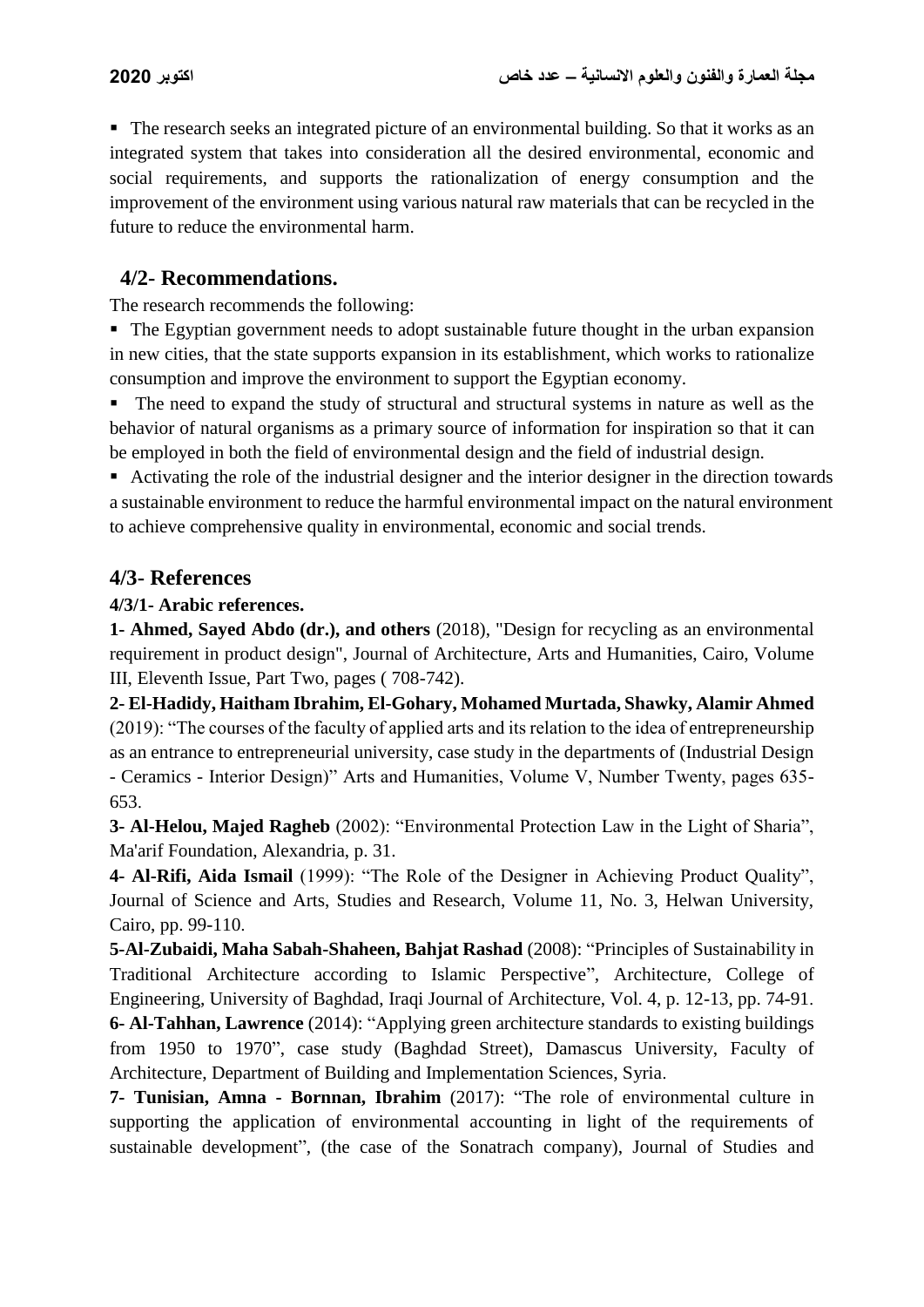Research, The Arab Journal in Humanities and Social Sciences, ISSN: 975-1112, ninth year, number 27.

**8- Raafat, Ali** (2007): Solasyat al abdaa – al abdaa al fekry – Emarat al mostaqbal – algozaa al khamis, p 73.

**9- Abdul Rahman, Doaa - Al-Najadi, Ali, and others** (2019 AD): "The concept of sustainable design and its impact on the quality of the interior environment for interior design", The Arab Journal of Civilization and Islamic Arts, Cairo, Volume IV, Fifteenth Issue, pages 185-200, p. 189.

**10- Abdel-Ghani, Hassouna** (2013 AD): "Legal protection of the environment in the context of sustainable development", published doctoral dissertation, Faculty of Law and Political Science, University of Mohamed Khodeir, Biskra, Ministry of Higher Education, Algeria.

**11- Abd ElMaqsoud, Zain Al-Din** (1998 AD): Contemporary Environmental Issues, Confrontation and Reconciliation between Man and His Environment, Second Edition, Scientific Research House, Kuwait, p. 17.

**12- Ali, Donya Hameed** (2012 AD): "Simulating Natural Systems in Urban Sustainability Decisions", College of Engineering, Baghdad University - Ministry of Construction, Housing and Municipalities, Engineering Construction Department, Republic of Iraq.

**13- Salim, Haitham Sadiq** (2011 AD): "The architecture of globalization in Egypt and the absence of concepts of sustainability in design - a case study of administrative buildings in New Cairo", Engineering Journal, Faculty of Engineering, Al-Azhar University, Cairo.

**14- Fahmy, Dalia Khaled** (2018): "Considerations for realizing a sustainable concept in the field of industrial design", Architecture and Arts Magazine, Cairo, Volume III, Eleventh Issue, Part One, pages 217-237.

**15- Yassin, Adel** (2010 AD): "Green Architecture", Supreme Council of Culture, General Authority of the National Books and Documentation House, Cairo, deposit number 20266 / 2019AD, pp. 20-80.

# **4/3/2- English references.**

**16- Marshall, Alan** (2007): "The theory and practice of Ecomimicry", Sustaining Gondwana issue3, Curtin University, Australia.

**17- Hillier, Bill) 2007**):"Space is the Machine", A configurational theory of architecture, Space Syntax, London E1 5LN, ISBN 978-0-9556224-0-3, United Kingdom.

**18- James Wines, edited by Philip Jodidio,** (2000): "Green Architecture", Taschen; Köln, Germany. Paperback.

**19- Mclennan, Jason F.** (2004): The Philosophy of Sustainable Design – Ecotone – Kansas City Missouri -p 4.

### **Internet web sites.**

- $\blacksquare$  [https://ranem2019.blogspot.com/2019/02/blog-post\\_18.html-](https://ranem2019.blogspot.com/2019/02/blog-post_18.html-) 2/4/2020- 11PM.
- <https://arabpsychology.com/hierarchy-needs-theory.pdf>
- [https://www.google.com/search?](https://www.google.com/search?q=%D9%87%D8%B1%D9%85+%D9%85%D8%A7%D8%B3%D9%84%D9%88+%D8%A7%D9%84%D8%AC%D8%AF%D9%8A%D8%AF&sxsrf) Maslo. 1/4/2020- 11pm.
- [https://www.amazon.com/Green-Architecture-Philip-Jodidio/dp/3836503212.](https://www.amazon.com/Green-Architecture-Philip-Jodidio/dp/3836503212)
- [http://www.thwink.org/sustain/glossary/Sustainability.htm#WhyFlawed.](http://www.thwink.org/sustain/glossary/Sustainability.htm#WhyFlawed)2/4/2020-11pm.